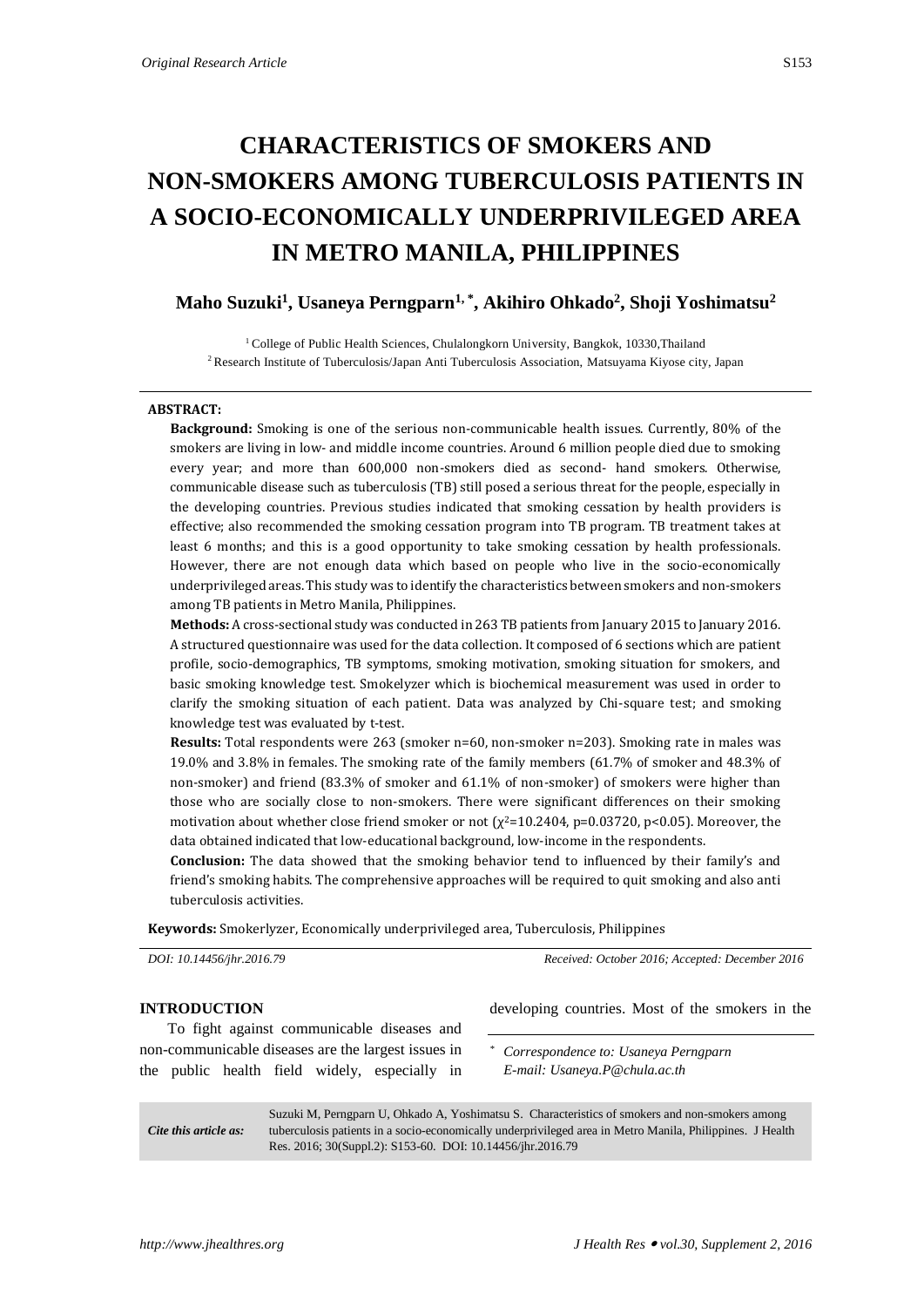world live in developing countries; and nearly half of the men are in low-income countries with less education and lower incomes [1]. Indeed, the smoking rate is decreasing in the developed countries but increasing in the developing countries [2]. Tobacco is killing nearly 6 million people a year; and it has the negative impact on economic productivity, living standards, development and human health [3].

Nowadays, HIV/AIDS, tuberculosis (TB) and Malaria are known as serious communicable diseases. Approximately 6 million people are dead as a result of those three major diseases. Among them, about one-third of the world's population has latent TB; and 1.3 million died from the disease in 2012. Over 95% of cases and deaths are happened in developing countries [4].

The relationship of smoking and TB has been revealed extensively for the past decade. Recent studies showed that smoking is one of the most important risk factors for TB patients such as increasing the probabilities of relapse after treatment and death of TB. There are enough evidences to conclude that the smoking is causally associated with TB [5]. Thus, the World Health Organization Framework Control on Tobacco Control (WHO FCTC) was established in response to the globalization of the tobacco epidemic in order to reduce the smoking prevalence rate and introduced tobacco controlled measures such as laws, regulations, and administrative decisions [6]. Also, WHO Tobacco Initiative (WHO/Tobacco Free Initiative: TFI) was established in 1998 to take measures for the global tobacco epidemic. TFI published 'Policy recommendation for smoking cessation and treatment tobacco dependence in 2003". WHO/TFI recommended that evidence based background material tailored to their specific local needs, [7] however, there are no distinct data regarding the economic status and smoking rate in terms of understanding the socio-demographic grounds about the people who live in economically underprivileged area. WHO and International Union Against Tuberculosis and Lung Disease (IUATLD) recommend that the smoking cessation program is integrated into TB program; because DOTS is a good opportunity for TB patients who are smoking to take smoking cessation advice by the health professionals during their long term treatment [8].

The study sites are the big urban economically underprivileged areas in Metro Manila, Philippines. There are no available data regarding the socio-

demographic background. The finding of this study will be essential to guide further research when an organization or the government establishes the smoking cessation program into TB program. This study was to identify the characteristics between smokers and non-smokers among TB patients in Metro Manila, Philippines.

#### **METHODOLOGY**

A cross-sectional study carried out in Tondo, Manila city and Payatas Quezon city, Metro Manila, Philippines during January 2015 to January 2016. Study areas were the 2 TB clinics in Manila city and 3 TB clinics in Quezon city. Two hundred and sixty three TB patients were required. For the sampling technique, newly diagnosed patients, who were 18 years old or above and came the cooperation TB clinics for their treatment, were recruited as the respondents in this study. However, Multidrug resistant (MDR) TB patients and the patient who cannot well communicate with the interviewer classified as exclusion criteria.

Yamane in 1967 with 95% confidence level and  $p$ -value =0.05 was used to calculate the sample size for this study as follows,

$$
n = \frac{N}{1 + N(e)^2} = \frac{647}{1 + 647(0.05)^2}
$$

#### **Smokerlyzer (CO measurement)**

The Smokerlyzer is a breath carbon monoxide monitor. Carbon monoxide (CO) is a toxic, odorless, colorless and tasteless gas. When a smoker inhales smoke from a cigarette, CO is aborted into their blood through their lungs; and Smokerlyzer show the high CO ppm as follows [9]. However, in this study, the CO level was categorized 0-10ppm as a nonsmoker and 11ppm and above a smoker (Table 1).

#### **Study limitation**

Smokelyzer is an useful biological measurement tool to clarify the smoking situation of each TB

| Adult (ppm) |
|-------------|
| 0-6         |
| $7-10$      |
| $11 - 15$   |
| $16 - 25$   |
| 26-35       |
| $36 - 50$   |
| $51+$       |
|             |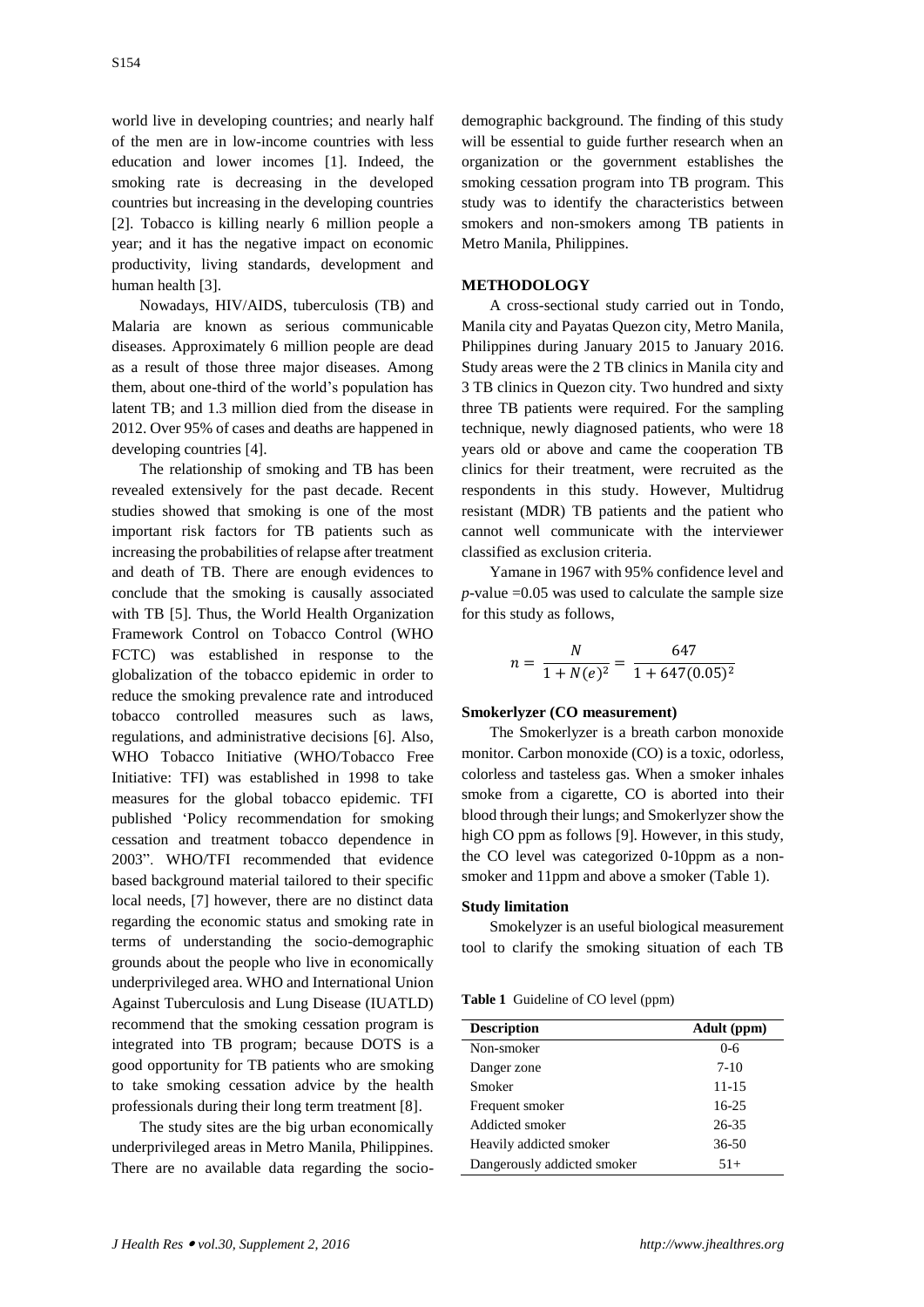**Table2** Smoking status by gender

| <b>Title</b>                          | <b>Classification</b> | <b>Number</b> | $\frac{0}{0}$ |
|---------------------------------------|-----------------------|---------------|---------------|
| Smoking status $(n=263)$              | Smoker                | 60            | 22.8          |
|                                       | Non-smoker            | $203$ (*55)   | 77.2 (*20.9)  |
| Smoking prevalence rate $(n=263)$     | Male smoker           | 50            | 19.0          |
|                                       | Female smoker         | 10            | 3.8           |
| Male-female ratio in smokers $(n=60)$ | Male smoker           | 50            | 83.3          |
|                                       | Female smoker         | 10            | 16.7          |

\*Including ex-smoker

**Table 3** Smoking motivation

|                                     | <b>Smoker</b>    |                  | Non-smoker    |               | <b>Total</b>  |               | $p$ -value |
|-------------------------------------|------------------|------------------|---------------|---------------|---------------|---------------|------------|
|                                     | <b>Number</b>    | $\frac{0}{0}$    | <b>Number</b> | $\frac{0}{0}$ | <b>Number</b> | $\frac{0}{0}$ |            |
| Does anyone smoke inside your home? |                  |                  |               |               |               |               |            |
| Yes                                 | 37               | 61.7             | 98            | 48.3          | 135           | 51.3          | 0.068      |
| No                                  | 23               | 38.3             | 105           | 51.7          | 128           | 48.7          |            |
| Total                               | 60               | 100              | 203           | 100           | 263           | 100           |            |
| Does your close friend smoke?       |                  |                  |               |               |               |               |            |
| Yes                                 | 50               | 83.3             | 124           | 61.1          | 174           | 66.2          | 0.013      |
| N <sub>o</sub>                      | 10               | 16.7             | 79            | 39            | 89            | 33.8          |            |
| Total                               | 60               | 100              | 203           | 100.1         | 263           | 100           |            |
| Have you received smoking prohibit  |                  |                  |               |               |               |               |            |
| information at health facility?     |                  |                  |               |               |               |               |            |
| Yes                                 | 56               | 93.3             | 174           | 85.7          | 230           | 87.5          | 0.117      |
| N <sub>o</sub>                      | $\overline{4}$   | 6.7              | 29            | 14.3          | 33            | 12.5          |            |
| Total                               | 60               | 100              | 203           | 100           | 263           | 100           |            |
| Have you received smoking prohibit  |                  |                  |               |               |               |               |            |
| information from your friend?       |                  |                  |               |               |               |               |            |
| Yes                                 | 24               | 40               | 45            | 22.2          | 69            | 26.2          | 0.005      |
| N <sub>0</sub>                      | 36               | 60               | 158           | 77.8          | 194           | 73.8          |            |
| Total                               | 60               | 100              | 203           | 100.0         | 263           | 100.0         |            |
| Have you received smoking prohibit  |                  |                  |               |               |               |               |            |
| information from your family?       |                  |                  |               |               |               |               |            |
| Yes                                 | 43               | 71.7             | 56            | 27.6          | 99            | 37.6          | 0.000      |
| N <sub>o</sub>                      | 17               | 28.3             | 147           | 72.4          | 164           | 62.4          |            |
| Total                               | 60               | 100.0            | 203           | 100.0         | 263           | 100.0         |            |
| Have you received smoking prohibit  |                  |                  |               |               |               |               |            |
| information from any other place?   |                  |                  |               |               |               |               |            |
| Yes                                 | 19               | 31.7             | 45            | 22.2          | 64            | 24.3          | 0.131      |
| No                                  | 41               | 68.3             | 158           | 77.8          | 199           | 75.7          |            |
| Total                               | 60               | 100.0            | 202           | 100.0         | 263           | 100.0         |            |
| Why do you smoke?                   |                  |                  |               |               |               |               |            |
| I like smoking                      | 20               | 33.3             |               |               |               |               |            |
| I cannot stop                       | 27               | 45               |               |               |               |               |            |
| No reason                           | $\boldsymbol{0}$ | $\mathbf{0}$     |               |               |               |               |            |
| Offering by someone                 | 12               | 20               |               |               |               |               |            |
| Others                              | $\mathbf{1}$     | 1.7              |               |               |               |               |            |
| Refused                             | $\boldsymbol{0}$ | $\boldsymbol{0}$ |               |               |               |               |            |
| Total                               | 60               | 0.0              |               |               |               |               |            |

patient. However, TB patients who have had strong symptoms are not able to hold the breath 15 seconds, besides, Smokyrlyzer shows the incorrect value due to heavy air pollution. Feeling of the TB symptoms is depends on the personal. It is difficult to measure their symptoms only using the questionnaire.

# **Analyze the data**

TB symptoms, smoking motivation by smoking status and smoking knowledge test were a patient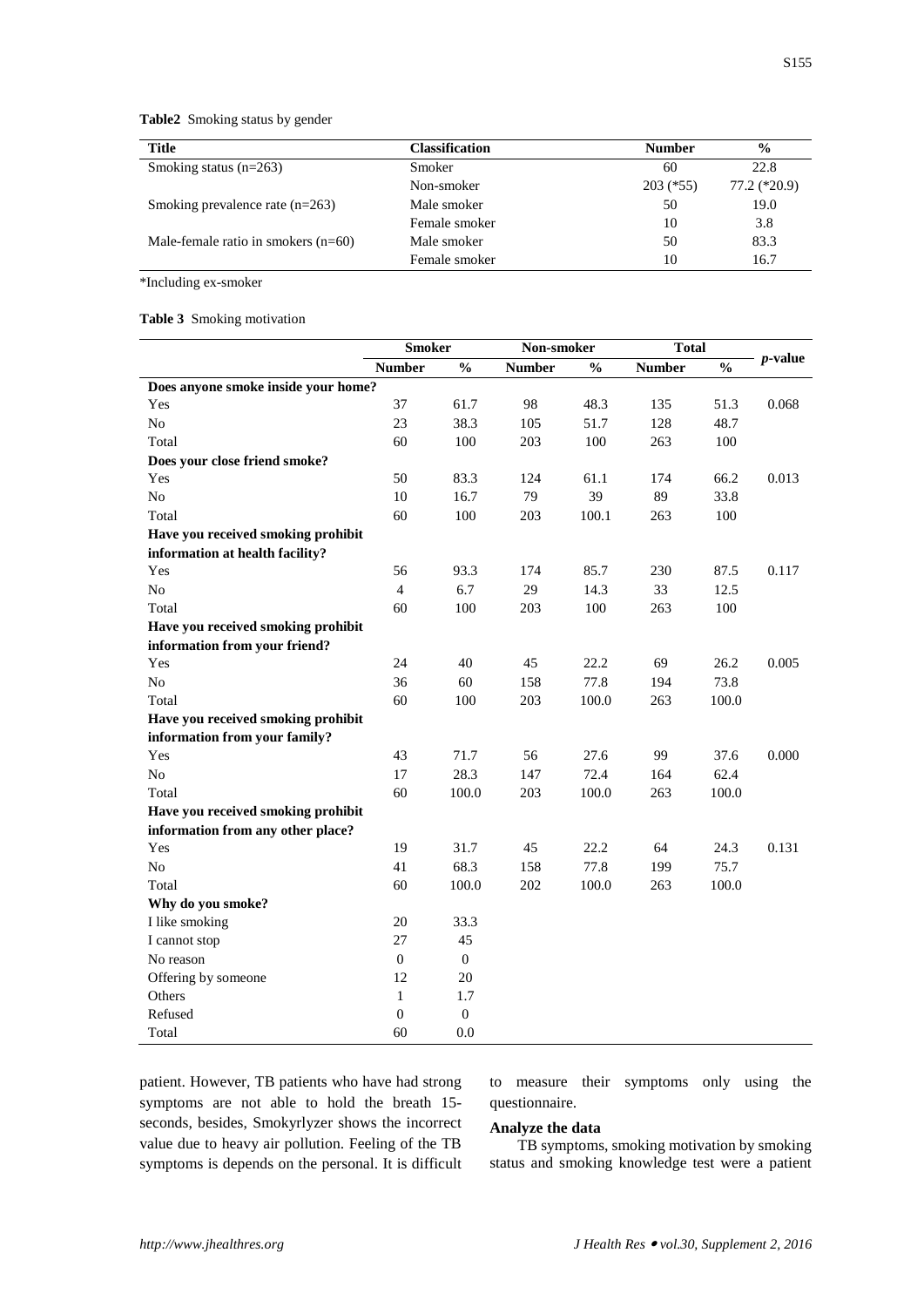**Table 4** Smoking situation

| <b>Smoking situation</b>                   | <b>Smoker</b>    |                  | Non-smoker    |               | <b>Total</b>  |                          |  |
|--------------------------------------------|------------------|------------------|---------------|---------------|---------------|--------------------------|--|
|                                            | <b>Number</b>    | $\frac{0}{0}$    | <b>Number</b> | $\frac{0}{0}$ | <b>Number</b> | $\overline{\frac{0}{0}}$ |  |
| Have you ever smoked?                      |                  |                  |               |               |               |                          |  |
| Yes                                        | 60               | 100.0            | 55            | 27.1          | 115           | 43.7                     |  |
| N <sub>o</sub>                             | $\boldsymbol{0}$ | $\boldsymbol{0}$ | 148           | 72.9          | 148           | 56.3                     |  |
| Total                                      | 60               | 100.0            | 203           | 100.0         | 263           | 100.0                    |  |
| Did you smoke in the last 3 months?        |                  |                  |               |               |               |                          |  |
| Yes                                        | 60               | 100              | $\mathbf{0}$  |               |               |                          |  |
| N <sub>o</sub>                             | $\mathbf{0}$     | $\boldsymbol{0}$ | $\mathbf{0}$  |               |               |                          |  |
| Total                                      | 60               | 100.0            | $\mathbf{0}$  |               |               |                          |  |
| How often do you smoke?                    |                  |                  |               |               |               |                          |  |
| Daily                                      | 57               | 95.0             |               |               |               |                          |  |
| Less than daily                            | 3                | 5.0              |               |               |               |                          |  |
| Total                                      | 60               | 100.0            |               |               |               |                          |  |
| During the past 2 weeks, have you tried to |                  |                  |               |               |               |                          |  |
| stop smoking?                              |                  |                  |               |               |               |                          |  |
| Yes                                        | 44               | 73.3             |               |               |               |                          |  |
| N <sub>o</sub>                             | 16               | 26.7             |               |               |               |                          |  |
| Total                                      | 60               | 100.0            |               |               |               |                          |  |
| Are you willing to stop smoking?           |                  |                  |               |               |               |                          |  |
| Yes                                        | 58               | 96.7             |               |               |               |                          |  |
| N <sub>o</sub>                             | 2                | 3.3              |               |               |               |                          |  |
| Total                                      | 60               | 100.0            |               |               |               |                          |  |
| What kind of tobacco do you smoke?         |                  |                  |               |               |               |                          |  |
| Manufactured tobacco                       | 59               | 98.3             |               |               |               |                          |  |
| Hand-rolled tobacco                        | $\mathbf{1}$     | 1.7              |               |               |               |                          |  |
| Others                                     | $\mathbf{0}$     | $\boldsymbol{0}$ |               |               |               |                          |  |
| Refused                                    | $\mathbf{0}$     | $\boldsymbol{0}$ |               |               |               |                          |  |
| Total                                      | 60               | 100.0            |               |               |               |                          |  |
| How much money do you spend for your       |                  |                  |               |               |               |                          |  |
| smoking per month?                         |                  |                  |               |               |               |                          |  |
| P0-99 (US\$0-2)                            | 3                | 5.0              |               |               |               |                          |  |
| P100-199 (US\$2-4.1)                       | 5                | 8.3              |               |               |               |                          |  |
| P200-299 (US\$4.2-6.4)                     | $\overline{4}$   | 6.7              |               |               |               |                          |  |
| P300-399 (US\$6.5-8.5)                     | 5                | 8.3              |               |               |               |                          |  |
| P400 and above (US\$8.6-)                  | 43               | 71.7             |               |               |               |                          |  |
| Total                                      | 60               | 100.0            |               |               |               |                          |  |

profile, socio-demographic and smoking situation were analyzed by t-test.

# **RESULTS**

There were no differences of the characteristics between smokers and no-smokers on patient's profile, socio-demographics, TB symptoms and smoking knowledge. Remarkably, the data obtained did not show the high smoking rate in the study sites. Those results were not consisting with the previous studies. However, interestingly, the data indicated that the smoking rate of the family members and friend of smokers were higher than those who are socially close to non-smokers. The results showed that smoking behavior might be influenced by their parents' and close friends' smoking habits.

CO level which was detected by Smokelyzer was clearly high among smokers in respondents. However, Smokerlyzer detected high CO level among non-smokers in a few cases. It was considered that the cause influenced by heavy air pollution or using charcoal. It was a kind of the limitations of the Smokelyzer. Moreover, TB patients usually diagnose by microscopy sputum test. The results of sputum test showed the high negative rate among all respondents.

#### **General characteristics**

Majority (83.3%) of smokers were male; and 16.7% were female (Table2). Among smokers, most of them (male: 70.6%, female: 80%) were under 50 years old. 37.7% of smokers and 44% of nonsmokers were not working.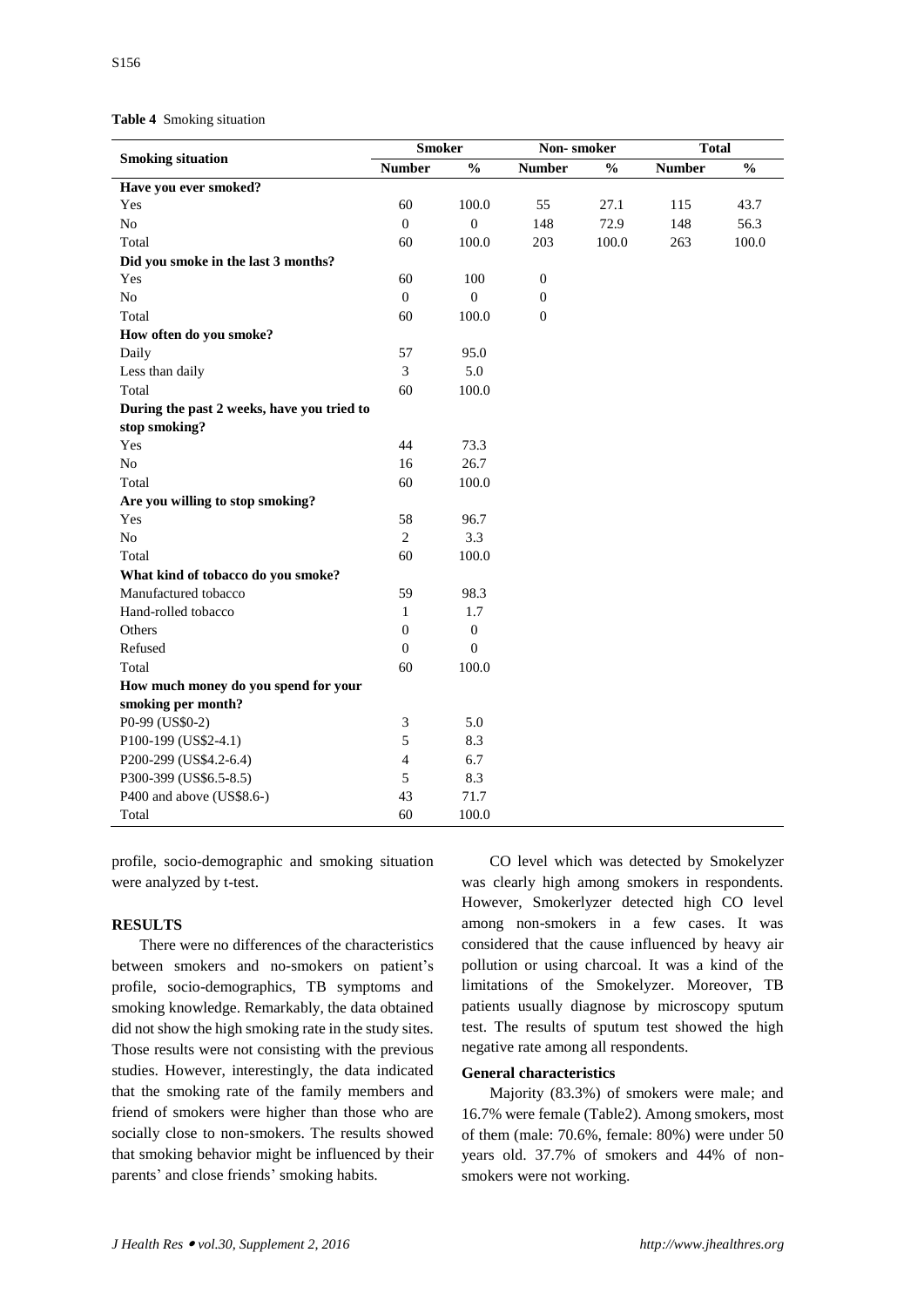#### **Table 5** Smoking knowledge test

|                                                           | <b>Smoker</b> |               | Non-smoker    |               |            |  |
|-----------------------------------------------------------|---------------|---------------|---------------|---------------|------------|--|
|                                                           | <b>Number</b> | $\frac{0}{0}$ | <b>Number</b> | $\frac{0}{0}$ | $p$ -value |  |
| People have free choice whether or not to smoke           |               |               |               |               |            |  |
| Correct answer                                            | 43            | 71.7          | 154           | 75.9          | 0.510      |  |
| Everyone know how bad smoke is                            |               |               |               |               |            |  |
| Correct answer                                            | 51            | 85            | 159           | 78.3          | 0.257      |  |
| Just a few cigarettes a day can't hurt                    |               |               |               |               |            |  |
| Correct answer                                            | 11            | 18.3          | 37            | 18.2          | 0.984      |  |
| 'Light' cigarette are less harmful                        |               |               |               |               |            |  |
| Correct answer                                            | 15            | 25            | 52            | 25.6          | 0.923      |  |
| It's easy to stop smoking, if people want to quit         |               |               |               |               |            |  |
| Correct answer                                            | 48            | 80            | 154           | 75.9          | 0.546      |  |
| <b>Cessation medication do not work</b>                   |               |               |               |               |            |  |
| Correct answer                                            | 33            | 55            | 106           | 52.2          | 0.704      |  |
| Once a smoker, always a smoker                            |               |               |               |               |            |  |
| Correct answer                                            | 7             | 11.7          | 43            | 21.2          | 0.098      |  |
| Smoker may die earlier, but all they lose are a couple of |               |               |               |               |            |  |
| unpleasant years at the end of life                       |               |               |               |               |            |  |
| Correct answer                                            | 54            | 90            | 172           | 84.7          | 0.302      |  |
| Environmental tobacco smoke may be a nuisance, but        |               |               |               |               |            |  |
| it is not deadly                                          |               |               |               |               |            |  |
| Correct answer                                            | 51            | 85            | 150           | 73.9          | 0.074      |  |
| Tobacco is good for the economy                           |               |               |               |               |            |  |
| Correct answer                                            | $\,8\,$       | 13.3          | 39            | 19.2          | 0.296      |  |
| We have already solved the tobacco problem                |               |               |               |               |            |  |
| Correct answer                                            | 10            | 16.7          | 31            | 15.3          | 0.793      |  |
| The tobacco industry no longer markets to kids or,        |               |               |               |               |            |  |
| undermines public health efforts                          |               |               |               |               |            |  |
| Correct answer                                            | 12            | 20            | 56            | 27.6          | 0.238      |  |
| One out of two Filipino makes is a smoker                 |               |               |               |               |            |  |
| Correct answer                                            | 52            | 86.7          | 174           | 85.7          | 0.852      |  |
| Smoking only causes cancer of the lungs                   |               |               |               |               |            |  |
| Correct answer                                            | 45            | 75            | 132           | 65            | 0.148      |  |
| Every cigarette contains,                                 |               |               |               |               |            |  |
| a) 7,000 chemicals and 70 known carcinogen                |               |               |               |               |            |  |
| b) 700 chemicals and 7 known carcinogen                   |               |               |               |               |            |  |
| c) 70 chemicals and 70 known carcinogen                   |               |               |               |               |            |  |
| Correct answer                                            | 34            | 56.7          | 126           | 62.1          | 0.451      |  |

#### **TB symptoms**

There were no differences of TB symptoms between smokers and non-smokers (data not shown). However, 65% of smokers and 71% of non-smokers were smear negative cases.

According to the data obtained (Table 3), there was no significant differences between smokers and non-smokers whether their family members smoking or not. 61.7 of smokers have had family members who were smoker but 48.3% of non-smoker's family members were smoking. Also the question about whether close friend was smoking or not, 83.3% of smoker had the smoking friend; and 61.1% of non-smokers have smoking friend ( $χ$ 2= 32.8, P=1.0 P<0.05). Both data showed

that the smoker's rate was higher than non-smoker's.

Moreover, regarding the ban on smoking, there were also no significant differences between smokers and non-smokers; but around 90% of smokers and no-smokers took the smoking ban at the health facility ( $\chi$ 2= 138, P=5.66, P<0.05). In question about have you received smoking prohibit information from friends was 40% of smokers and 22% of non-smokers said 'yes' ( $\chi$ 2= 71.76, P=2.43, P<0.05) and in question from your family members was 71.7% of smokers and 27.6% of non-smoker answered 'yes' ( $\chi$ 2= 54.0, P=1.97, P<0.05) Most of smokers were warned to stop or reduce the amount of tobacco by their family members for economic or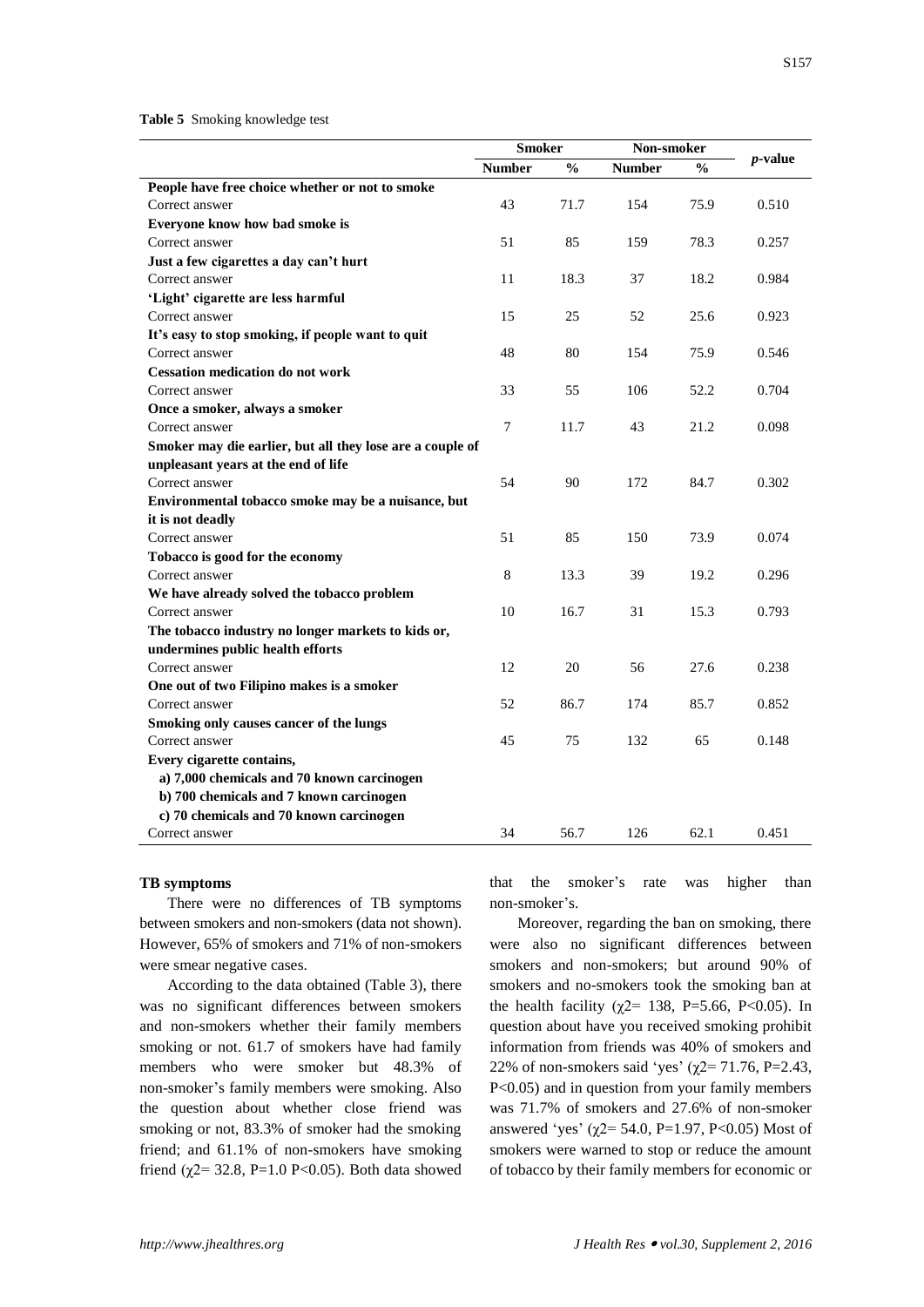health reasons. Another question for just smokers about why do you smoke, 33.3% of smokers simply answered *"I like smoking"* but 45% of smoker said *"I cannot stop smoking"*.

This section applied only for smokers. The data showed (Table 4) that almost all (95%) smokers were daily smoker; and only 5% of smokers were not daily smoker. Interestingly, 73.3% of smoker attempted to stop smoking for some reasons in the last 2 weeks; and 96.7% of smokers were willing to stop smoking. The data showed that almost all (98.3%) of smokers were smoking manufactured tobacco; and 71.7% of the smokers consumed more than PHP400/month. Roughly estimate, the smokers can buy at least 7 packs (140pcs tobacco) of month and 5pcs tobaccos are smoking per day.

## **Smoking knowledge test**

This test was done in order to find out the differences of knowledge about tobacco smoking between smokers and non-smokers. It consists of 17 questions.

According to the result (Table 5), the average point of smokers was 9.2 and non-smokers was 9.5 points. There were no significant differences between two groups and nearly equal distribution of correct and also wrong answer rate in both groups.

# **DISCUSSION**

The prevalence of tobacco is generally higher among those living in urban, having less education and staying in low economic groups, and people with less knowledge about effects of smoking. The study findings were not consistent with those studies. High rate of smoking were not always confined to the poorest groups. For example, in Bosnia and Herzegovina, Georgia, Latvia, Philippines, Russian federation and Ukraine, even in the richest population group smoking in men was more common than not (i.e. the prevalence was above 50%). In nine countries from both low- and middle- income groups, the poorest men were at least two times more likely to smoke than the richest ones even after controlling for these factors. The magnitude and direction of socioeconomic inequality varies substantially between countries. It is conventional wisdom that smoking levels are highest in poorest groups; but it is not always the case as shown in our study. Particularly in women and in middle income countries, we observed a significant pattern of pro-poor inequality – risk of smoking was higher in the wealthiest population groups.

Smokelyzer (piCO<sup>+</sup> bedfont Scientific Ltd., Upchurch, UK) is a useful tool in terms of clarification of the smoking status of each patient. The CO level describe that non-smoker (0-6ppm), Danger zone (7-10ppm), Smoker (11ppm and above). In this study, the CO level was categorized 0-10ppm as a non-smoker and 11ppm and above as a smoker. The median of CO level among smokers was 8.5ppm; and non-smoker's was 3ppm in this study. The data mentioned that CO levels were significantly higher in smokers than in non-smokers. However, the Smokerlyzer showed high CO level which was more than 11ppm among 5 non-smokers. Exhaled CO was increased after inhalation of diesel exhaust particulates. High Co level in non-smokers might be affected by those factors; so it is needed to use the Smokerlyzer under certain condition that is not affected by those factors.

The salaries of respondents were under PHP 21,000 (≒US\$390) per month; and tobacco expenditure per month was PHP 326; and per year was PHP 3,916.80 (US92.27) per smoker in this study. From this, we calculate that roughly 2% of family expenditure was spent for tobacco. According to World Bank Report 2014, the Philippines is currently classified 'Lower-Middle income country; and average family income 2014 was PHP 235,000 (≒US\$5,020) per year and PHP 19,583 (≒US\$418) per month. Poverty incidence among Filipinos in the first semester of 2015 was estimated at 26.3 percent [10].

Recently, the interval between wealth and poverty has been widening among the people in the country even within urban area; also many people in this area are working in informal sector. The job in this sector is often physically exhausting with low wages and insecurity. Poor rural households in China were reported to spend over 10% of their total household expenditures on cigarettes [11]. Tobacco expenditure has negative impact on the household income especially for the people who live in poverty.

Regarding the education, 46.7% of smokers and 40% of non-smokers did not finish their compulsory education in this study. The educational system in the Philippines was six-year elementary school and four-year senior high school, total 10 years compulsory education. As a reference, the educational system was changed in 2012 in the Philippines which is called 'K-12 system'. This is a new curriculum that covers kinder garden and total 12 years of basic education [12]. However, this new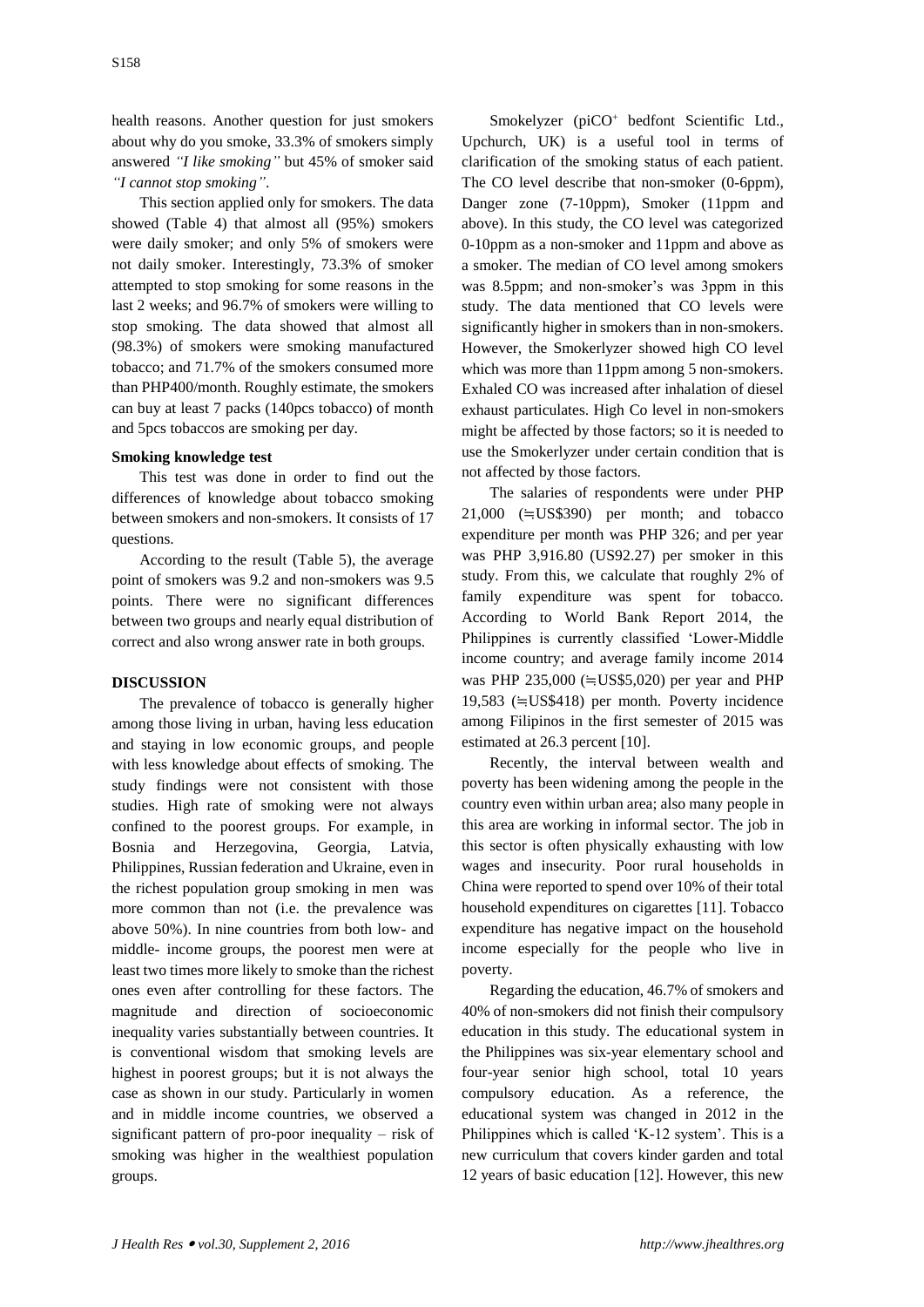educational system is not applying for this criteria because inclusion in this study was 18 years and above.

Primary school participation net enrolment ratio in male was 87.9% and 89.5% in female. Secondary school participation net attendance rate male was 55.1% and 70% in female in 2008-2012 [13]. The school attendance rate among respondents in the study site was lower than in national data. The tuition fee in the public schools is free in the Philippines; but children need the transportation or meal expenditures to attend the school. Moreover, many children in economically underprivileged area are expected to work by their family rather than studying in order to support their household income.

The results in this study showed a high unemployment rate among respondents compared to the report Philippine statistics authority. The unemployment rate in this country was 6.5% in Metro Manila (NCR) was 8.2% in 2015[10]. Most of the people in these areas basically came from outside of Manila to seek better job; but our data indicated that they were not able to do so.

The data obtained showed that there were no significant differences in symptoms between smoker and non-smokers, however, some previous studies clearly showed that TB patients who are smoking increase the risk of TB symptoms seriously such as cough, dyspnea, cavity lesions in the lung, positive sputum culture, and drug resistance [14, 15]. Moreover, smoking TB patients are more likely spread TB to the others [16]. Thus, the finding in this study is not consistent with the study above.

However, the states of disease depending on the individual self-reported may be difficult to measure their symptoms just asking by a questionnaire. Another tool for objectionably and quantitatively measuring symptoms is needed. Remarkably, the results showed that 73.3% of smokers attempted to stop smoking and also 96.7% of them are willing to stop smoking but failed which was considered caused by nicotine dependence. In cessation, quit rates are lower in the poorest groups and for those living in socially disadvantaged areas [17].

#### **CONCLUSION AND RECOMMENDATION**

The aim of this study was to identify the characteristics of smoker and non-smokers among TB patients in underprivileged area of Metro Manila, the Philippines. There were no significant differences on patient's profile, characteristics, TB symptoms, smoking situation and knowledge test

between smokers and non-smokers; but the data indicated that the low-educational background, lowincome and, high unemployment rate among the respondents. Remarkably, the results showed that the smoking behavior might be influenced by their parent's and close friend's smoking habits. Moreover, majority of the smokers were willing to quit smoking and tried to do but almost all them failed. As a mentioned above, smoking cessation intervention is needed for not only TB patients who are smokers but also their family members and friends.

WHO mentioned that the keys for reducing the smoking rate are 1) Awareness of the dangers of tobacco, 2) Graphic warnings pack warnings, 3) Bans on tobacco advertising, 4) Taxes discourage tobacco use, 5) Illicit trade of tobacco products and good monitoring tracks the extent and character of the tobacco epidemic and indicates how best to tailor policies [18]. Those comprehensive approaches as above by the government and health organizations are needed for reducing the smoking rate among TB patients. Some studies show that the smoking cessation intervention by health professionals who have accurate knowledge during TB treatment which is known as Directly Observe Treatment Short-course (DOTS) is effective to highly reduce the smoking rate because DOTS currently takes at least 6 months; and this is a good opportunity to take smoking cessation advice during their treatment. The data obtained from this study is useful to better understand the problem in the study area.

#### **ACKNOWLEDGEMENTS**

The author would like to thank the experts who were involved in the validation survey for this research project: Ms. Vanessa Gamella Concepcion who contributed. Without your passionate participation, this survey could not have been successfully conducted.

### **REFERRENCES**

- 1. World Health Organization. [WHO]. WHO Global report on trends in prevalence of tobacco smoking. Geneva: WHO; 2015.
- 2. World Health Organization. [WHO]. Global health risks: mortality and burden of disease attributable to selected major risks. Geneva: WHO; 2009.
- 3. World Health Organization [WHO]. Global tuberculosis report. Geneva: WHO; 2015.
- 4. World health Organization [WHO]. WHO/TB 2016: WHO/TB Fact Sheets. [cited 2016 March]. Available from: http://www.who.int/tb/publications/factsheets/en/